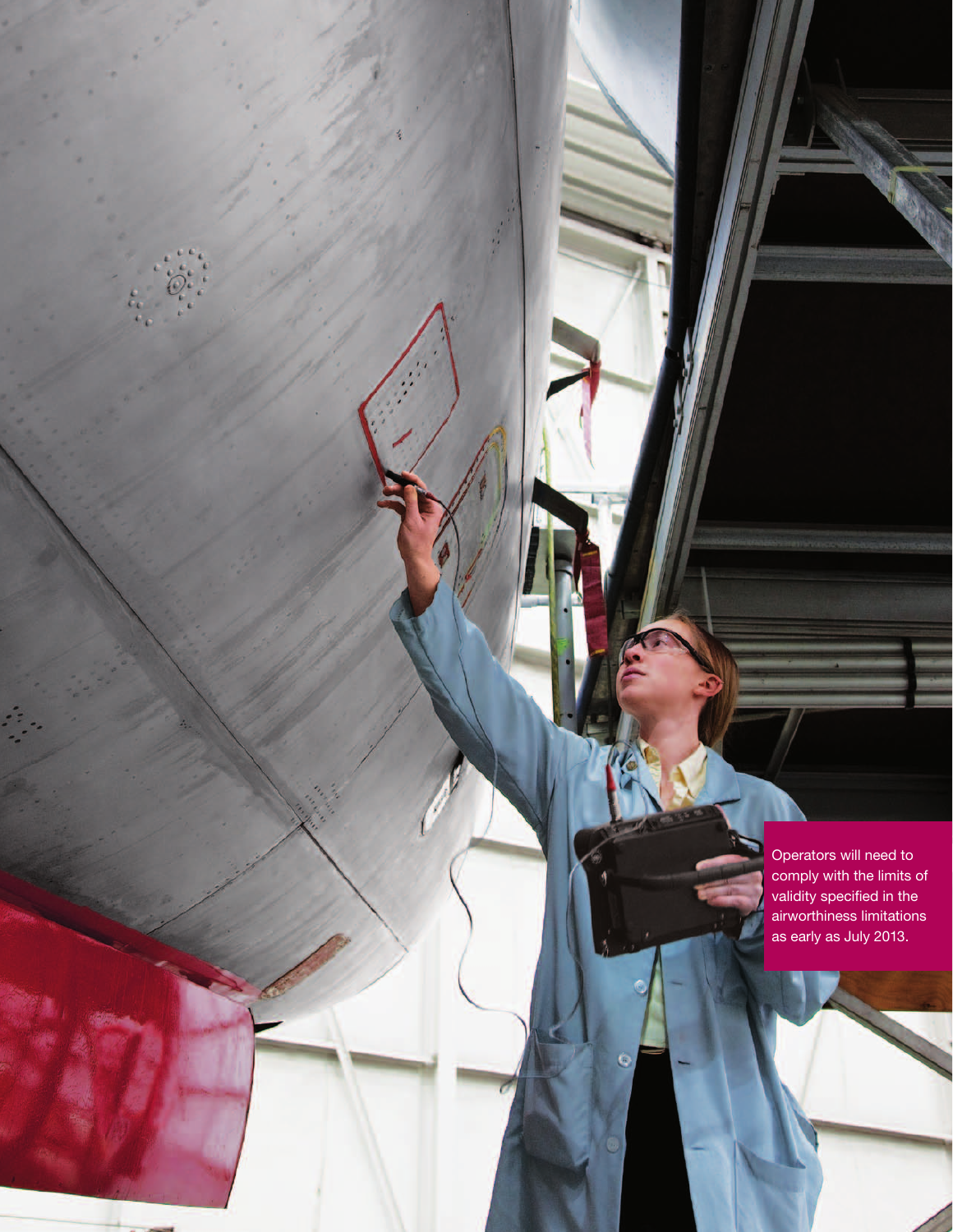# Understanding the New Widespread Fatigue Damage Rule

The development of widespread fatigue damage (WFD) in airplane structure is a concern for older airplanes. The U.S. Federal Aviation Administration (FAA) has published a rule that will limit the commercial usage of older airplanes, requiring service actions to preclude the onset of WFD and retirement.

By Amos W. Hoggard, Technical Fellow (Retired), Aging Airplane Safety Rule/Widespread Fatigue Damage Program, and Stephen R. Johnson, Aging Airplane Safety Rule/Widespread Fatigue Damage Program Manager, Chief Structures Engineer

On Jan. 14, 2011, a new FAA rule (14 Code of Federal Regulations [CFR] 26 Subpart C) became effective requiring airplane manufacturers to make available service actions necessary to preclude the onset of WFD and to establish operational limits, known as limits of validity (LOV), of the maintenance program that effectively define an airplane's usable life. It is important that operators become familiar with the rule so they can prepare for changes to airworthiness limitations that will limit how long an airplane may be operated in terms of flight cycles or flight hours.

This article describes Boeing's approach to complying with the new rule and its impact on operators of Boeing airplanes

throughout the world. It addresses the imminent future changes to airworthiness limitations, how those changes were developed, and how Boeing will assist operators with rule compliance.

# About wFD

WFD in an airplane's structure is defined as the simultaneous presence of cracks at multiple locations that are of sufficient size and density that the structure will no longer meet required damage tolerance and will not maintain required residual strength after partial structural failure (see fig. 1). The risk of WFD onset increases as airplanes are

operated well past their original design objectives in flight cycles or flight hours.

Because of the increased difficulty of identifying all of the necessary service actions and the inability of non-destructive inspections to reliably detect small cracks associated with the development of a WFD condition, airplane manufacturers, operators, and regulatory authorities have worked together to address WFD in aging airplanes. The result was the creation of the LOV concept that effectively establishes the life limit on an airplane based on when the existing fatigue test evidence is no longer sufficient to reliably predict structural behavior (see "Sources of fatigue test evidence" on page 6).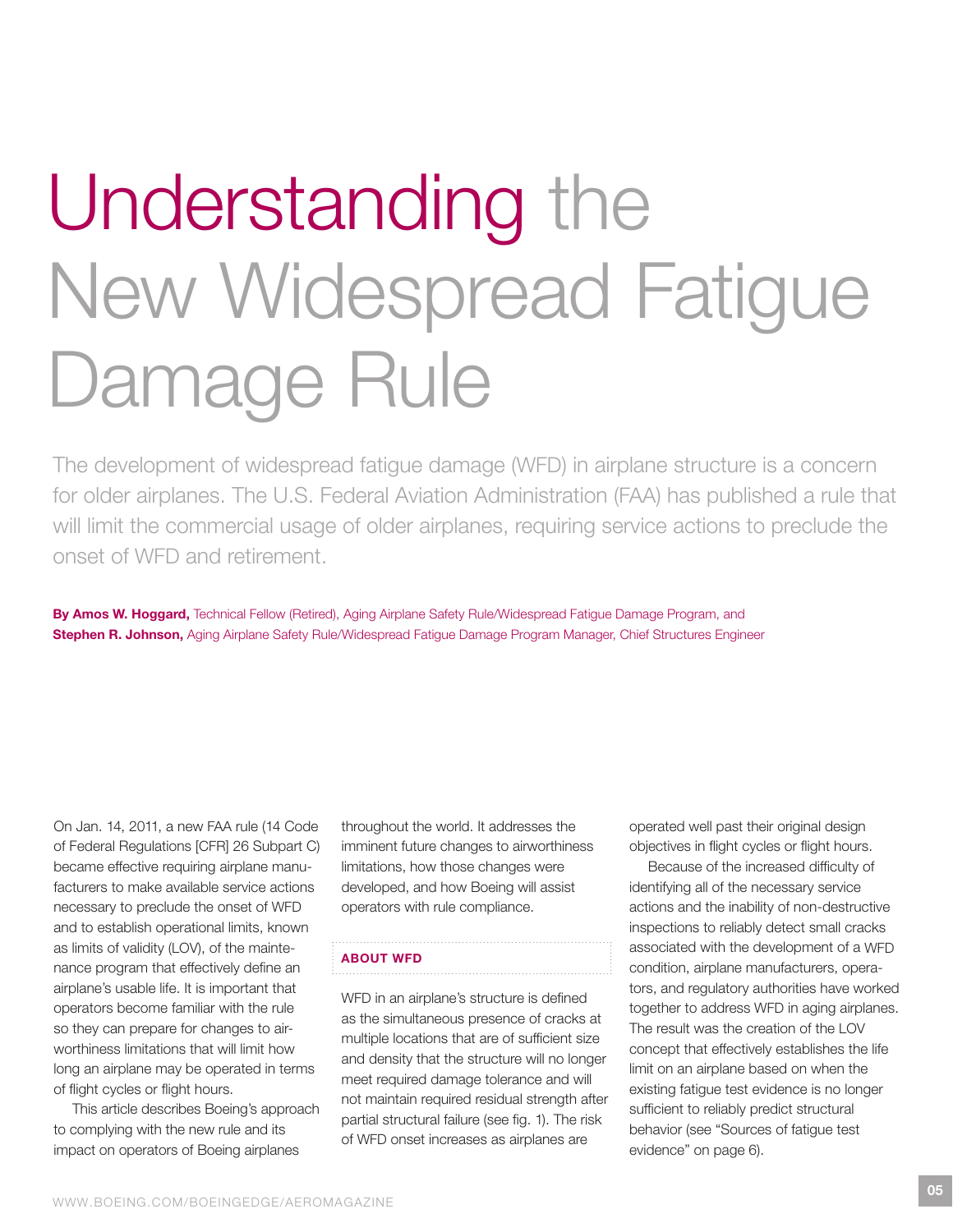# Figure 1: Widespread fatigue damage (WFD)

The cracks on this lap splice are an example of WFD.



Fatigue cracks

# Sources of fatigue test evidence

The establishment of the LOV is based on the fatigue test evidence held by the manufacturer. Sources of this information include:

- 1. Full-scale fatigue test.
- 2. Full-scale component tests.
- 3. Teardown and refurbishment of a high-time airplane.
- 4. Less than full-scale component tests.
- 5. Statistical fleet-proven life techniques.
- 6. Evaluation of in-service problems/test data experienced by this model or other airplanes with similar design concepts.
- 7. Analysis methods that have been parametrically developed to reflect fatigue test and service experience.

## Defining LOV

The LOV represents an operational limit based on fatigue test evidence that supports the maintenance program. The FAA defines the LOV as "the period of time (in flight cycles, flight hours, or both) up to which it has been demonstrated by test evidence, analysis and, if available, service experience and teardown inspections, that widespread fatigue damage will not occur in the airplane structure." It is further defined as the point in the structural life of an airplane at which there is significantly increased risk of uncertainties in structural performance and probable development of WFD.

Once the airworthiness limitations containing the LOV are approved by the FAA, an airplane may not operate beyond the LOV.

# Actions required of airplane **MANUFACTURERS AND OPERATORS**

The FAA's WFD rule specifies actions that are required of airplane manufacturers and operators.

Manufacturers must:

- Develop and make available an LOV as an airworthiness limitation according to a model-specific schedule contained in the rule.
- Provide any service bulletins required to preclude the development of WFD up to the LOV and publish those service bulletins in accordance with an FAAapproved binding schedule.

Operators must:

- Incorporate mandatory service actions into their maintenance programs.
- Adopt the LOV values provided by the manufacturer or, should the manufacturer not provide a LOV, adopt the FAA default LOV values by a date specified in the rule.
- Have a plan to stop operation of airplanes under Parts 121 and 129 when the airplanes reach the LOV.

The FAA rule requires the manufacturer and the operator to comply by certain dates depending on the requirement in effect concerning damage tolerance (14 CFR 25.571) when the airplane was originally certified (see fig. 2).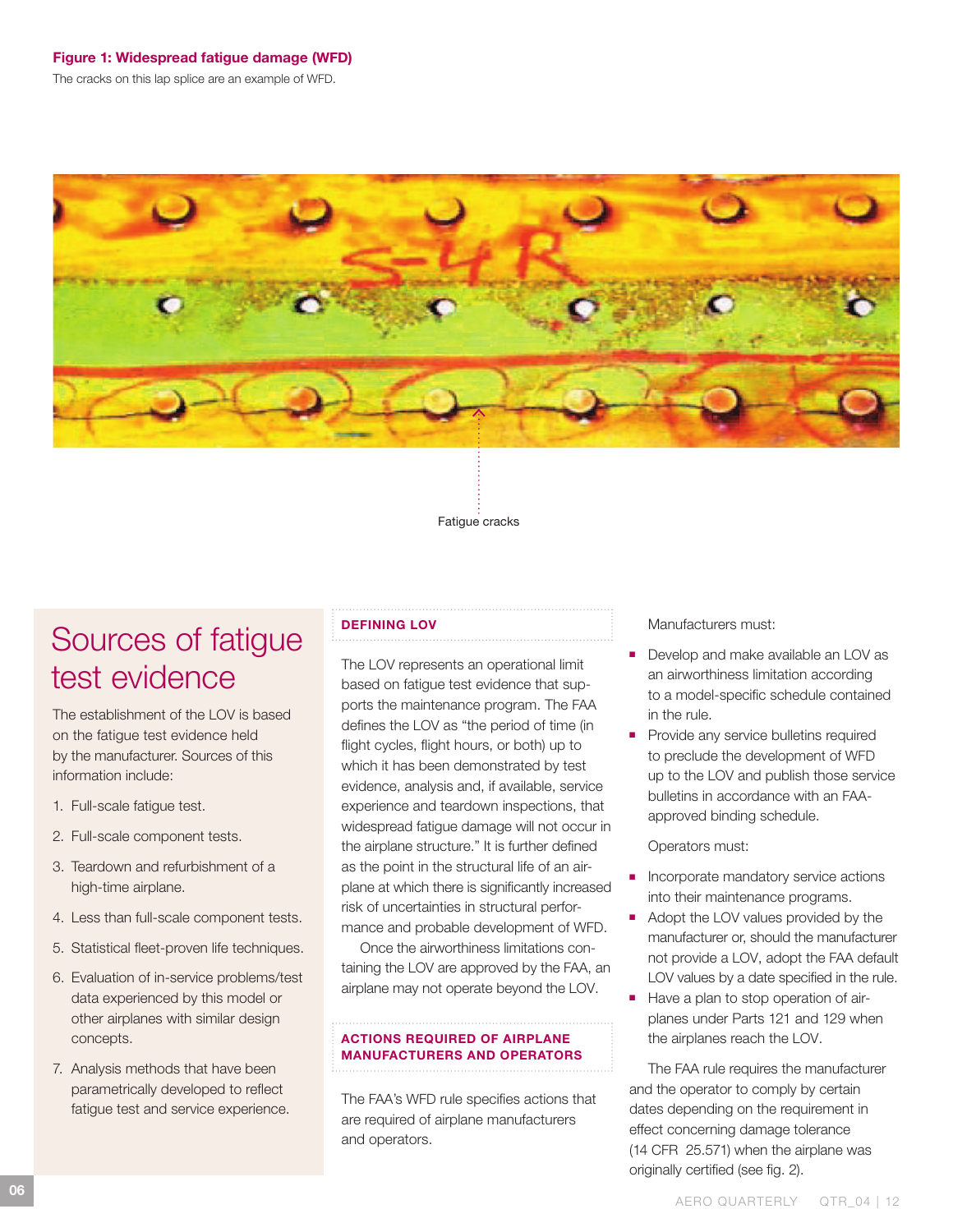#### Figure 2: Boeing compliance schedule

Boeing will provide amended airworthiness limitations containing limits of validity (LOV) to the FAA for each airplane model by the dates shown on this compliance schedule.

Group 1 Airplanes The first group of airplanes affected are those certified prior to 14 CFR 25 Amendment 45.



Group 2 Airplanes The second group of airplanes affected are those certified between 14 CFR 25 Amendment 45 and 95.



# Group 3 Airplanes The third group includes all airplanes certified to 14 CFR 25 Amendment 96 or greater.

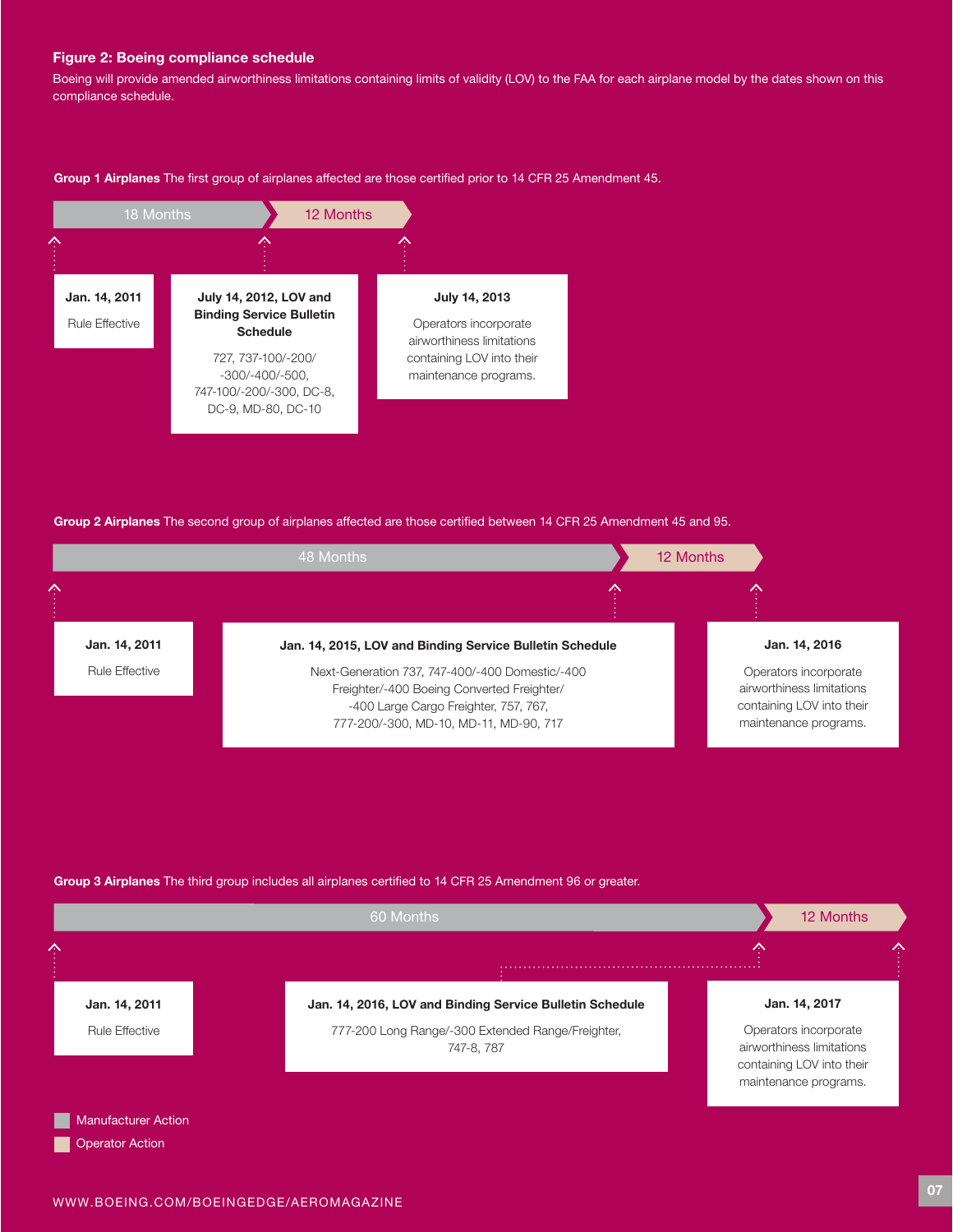# Identifying WFD-susceptible structure

The FAA with operators and manufacturers documented 16 examples of airplane structure susceptible to multiple-site damage (MSD) and/or multiple-element damage (MED).

- Longitudinal Skin Joints, Frames, and Tear Straps (MSD/MED)
- Circumferential Joints and Stringers (MSD/MED)
- Lap Joints with Milled, Chem-milled, or Bonded Radius (MSD)
- Fuselage Frames (MED)
- Stringer to Frame Attachments (MED)
- Shear Clip End Fasteners on Shear Tied Fuselage Frames (MSD/MED)
- Aft Pressure Dome Outer Ring and Dome Web Splices (MSD/MED)
- Skin Splice at Aft Pressure Bulkhead (MSD) (see fig. 3)
- Abrupt Changes in Web or Skin Thickness Pressurized or Unpressurized Structure (MSD/MED)
- Window Surround Structure (MSD/MED)
- Over-Wing Fuselage Attachments (MED)
- Latches and Hinges of Non-plug Doors (MSD/MED)
- Skin at Runout of Large Doubler (MSD) Fuselage, Wing, or Empennage
- Wing or Empennage Chordwise Splices (MSD/MED)
- Rib-to-Skin Attachments (MSD/MED)
- Typical Wing and Empennage Construction (MSD/MED)

This list is not meant to be inclusive of all structure that might be susceptible on any given airplane model, and it should only be used for general *guidance. It should not be used to exclude any particular structure.*

#### Service bulletin actions to preclude the onset of WFD up to the LOV

As part of rule compliance, Boeing is required to identify WFD-susceptible areas for both the as-delivered structure and any structure that required modification by an airworthiness directive (AD). Boeing also must predict which of the identified WFDsusceptible areas will develop WFD prior to when the LOV is reached and provide service bulletin actions to prevent that development (see fig. 3). These service actions would be in the form of service bulletins that would require inspection, modification, or both. The FAA will issue an AD to make these service bulletins mandatory.

To assist the industry in defining areas that might be susceptible to WFD, the FAA, with the assistance of operators and airplane manufacturers, identified 16 generic structural areas susceptible to developing WFD (see "Identifying WFD-susceptible structure" on this page). All of these areas are explained in the FAA Advisory Circular 120-104. This list is not meant to be inclusive of all structure that might be susceptible on any given airplane model, and it should only be used for general guidance.

# Cost-benefit of specific service **ACTIONS**

While the establishment of the LOV will mandate the retirement of very old airplanes, the service bulletin actions to prevent WFD may present even more significant costs to the airline. Service bulletin actions include inspection, modification, or both and must be accomplished prior to utilization thresholds specified in the associated AD.

Similar to the requirements of LOV, operators may not operate airplanes that are past AD thresholds without complying with the AD-mandated inspection and modification requirements. The service bulletin actions for Boeing airplanes were developed with the assistance of the Structures Task Group (STG), which consists of Boeing, operators, and the FAA. The STG was asked to evaluate each proposed service bulletin action and ensure it was of value to the industry.

Using this information, Boeing has committed to make service bulletin actions available to the industry to enable operation up to the LOV (see fig. 4). Specific information about each of these bulletins may be found in the Aging Airplane Program Web site on the MyBoeingFleet.com products page under Structures Task Group.

A similar approach will be used to develop the compliance data for Group 2 and Group 3 airplanes.

## Addressing WFD as an operator

Boeing will provide the FAA with updated airworthiness limitations containing the LOV for each airplane model in accordance with the compliance dates in figure 2. Following approval of the airworthiness limitations by the FAA, Boeing will make them available to operators on MyBoeingFleet.com. Operators will need to acquire the documents (per 14 CFR 91.403) and update their maintenance programs and have those programs approved by their FAA principal maintenance inspector by the dates specified in 14 CFR 121.1115 or 129.115 (see fig. 2).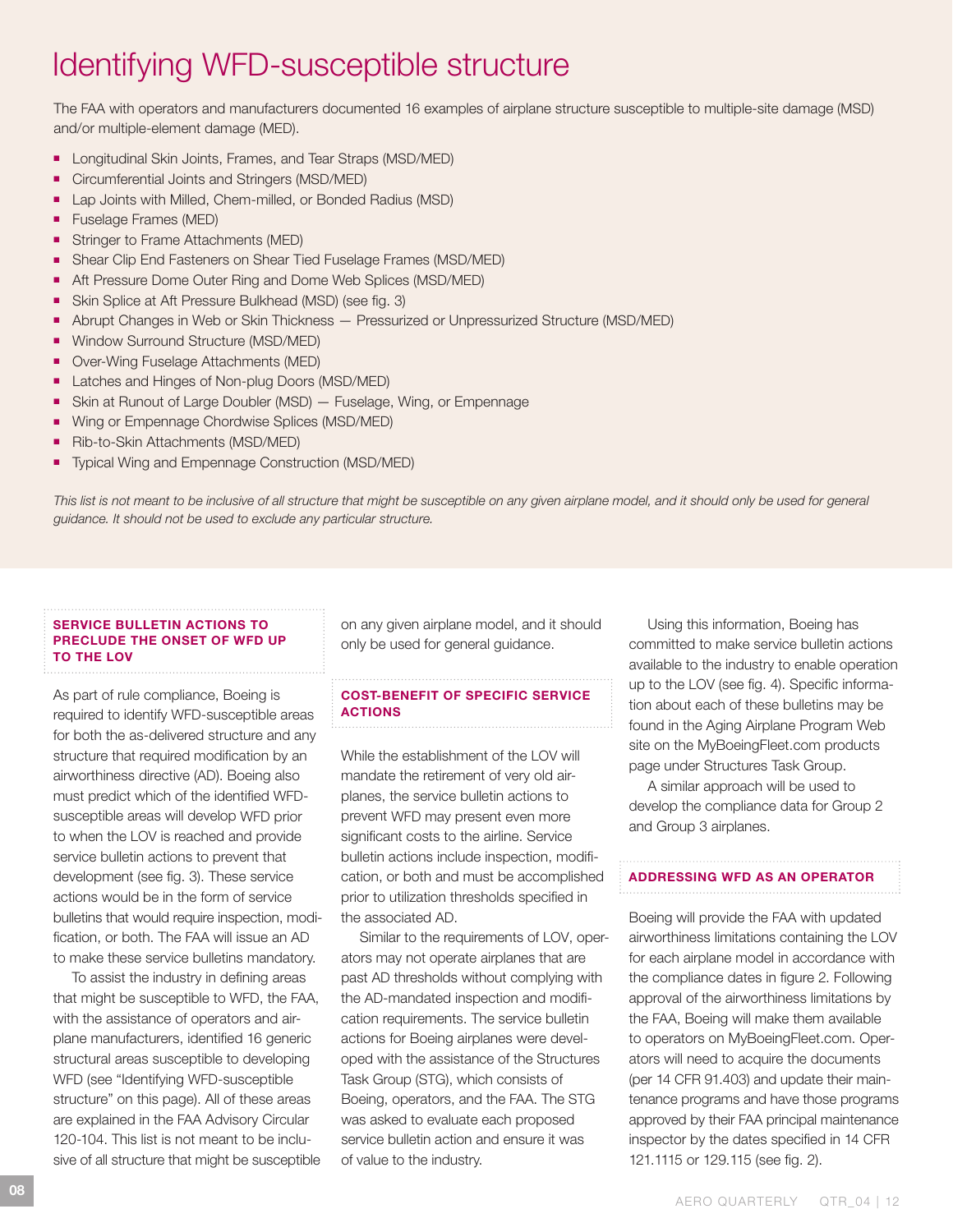#### Figure 3: Example of structure susceptible to WFD

This skin splice at an aft pressure bulkhead is one area of airplane structure determined by the FAA to be susceptible to WFD.



#### Figure 4: Group 1 service bulletins required to preclude WFD

This table details the number of service bulletin actions for Group 1 airplanes (certified prior to 14 CFR 25 Amendment 45) that operators will be required to adopt in order to achieve the LOV.

| <b>Model</b> | Number of Inspection Bulletins   Number of Modification Bulletins | <b>Number of Inspection and<br/>Modification Bulletins</b> |
|--------------|-------------------------------------------------------------------|------------------------------------------------------------|
| 727          |                                                                   |                                                            |
| 737          |                                                                   |                                                            |
| 747          |                                                                   |                                                            |
| $DC-8$       |                                                                   |                                                            |
| $DC-9$       |                                                                   |                                                            |
| <b>DC-10</b> |                                                                   |                                                            |
| <b>MD-80</b> |                                                                   |                                                            |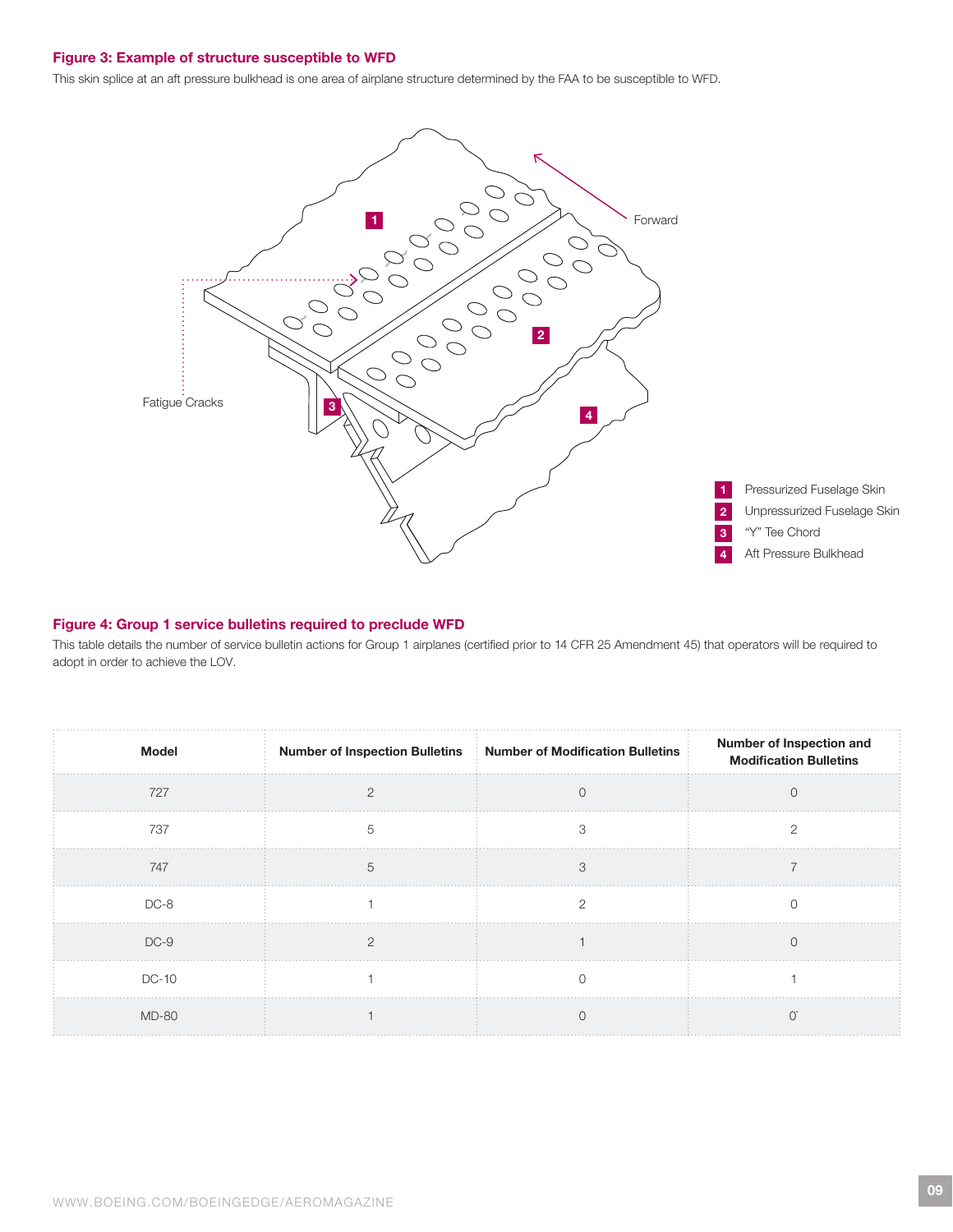|              |                                                     | LOV           |                     | <b>Airworthiness Limitation/</b><br><b>Certification Maintenance</b> |
|--------------|-----------------------------------------------------|---------------|---------------------|----------------------------------------------------------------------|
| <b>Model</b> | <b>Minor Model</b>                                  | <b>Cycles</b> | <b>Flight Hours</b> | <b>Requirement (AWL/CMR)</b><br><b>Document</b>                      |
| 727          | -100 Line No. 1-47                                  | 50,000        | 50,000              | D6-8766-AWL                                                          |
| 727          | $-100/-200$ Line No. 48 +                           | 85,000        | 95,000              | D6-8766-AWL                                                          |
| 737          | -100/-200/-200 Cargo Line No. 1-291                 | 34,000        | 34,000              | D6-38278-CMR                                                         |
| 737          | -200/-200 Cargo/-300/-400/-500<br>Line No. 292-2565 | 75,000        | 100,000             | D6-38278-CMR                                                         |
| 737          | -300/-400/-500 Line No. 2566-3132                   | 85,000        | 100.000             | D6-38278-CMR                                                         |
| 747          | -100, -200, -300, Special Performance               | 35,000        | 135,000             | D6-13747-CMR                                                         |
| 747          | <b>Short Range</b>                                  | 35,000        | 135.000             | D6-13747-CMR                                                         |
| 747          | -400 (Passenger and Freighter)                      | 35,000        | 165,000             | D621U400-9                                                           |
| 747          | -400 Domestic                                       | 35,000        | 165,000             | D621U400-9                                                           |
| $DC-8$       | All                                                 | 56,000        | 125,000             | <b>MDC 12K9006</b>                                                   |
| $DC-9$       | All                                                 | 110,000       | 110,000             | MDC 12K9007                                                          |
| $MD-80$      | <b>All</b>                                          | 110,000       | 150,000             | <b>MDC 12K9008</b>                                                   |
| <b>DC-10</b> | All                                                 | 60,000        | 160,000             | <b>MDC 12K1003</b>                                                   |

# Figure 6: Anticipated LOV for Group 2 and Group 3 Boeing airplane models

These anticipated values are based on preliminary engineering calculations and are subject to final revision before final submission to the FAA. These LOV values are substantially beyond the original design service objectives embodied in the design of the airplanes. These are anticipated values only and are subject to revision. This information was part of Boeing multi-operator message 10-0783-01B, dated Dec. 19, 2010.

|                     |                                                        | <b>Anticipated LOV</b> |                     |
|---------------------|--------------------------------------------------------|------------------------|---------------------|
| <b>Model</b>        | <b>Minor Model</b>                                     | <b>Cycles</b>          | <b>Flight Hours</b> |
| Next-Generation 737 | -600/-700/-700 Cargo/-800/-900/<br>-900 Extended Range | 100,000                | 125,000             |
| 757                 | All                                                    | 75,000                 | 150,000             |
| 767                 | $-200/-300$                                            | 75,000                 | 150,000             |
| 767                 | -300 Freighter/-400 Extended Range                     | 60,000                 | 150,000             |
| 777                 | -200/-200 Long Range/-300/<br>-300 Extended Range      | 60,000                 | 160,000             |
| 777                 | Freighter                                              | 37,500                 | 160,000             |
| 747                 | 747-8 Intercontinental/747-8 Freighter                 | 35,000                 | 165,000             |
| 787                 | All                                                    | 66,000                 | 200,000             |
| $MD-10$             | All                                                    | 60,000                 | 160,000             |
| $MD-11$             | All                                                    | 40,000                 | 150,000             |
| <b>MD-90</b>        | All                                                    | 110,000                | 150,000             |
| 717                 | All                                                    | 110,000                | 110,000             |